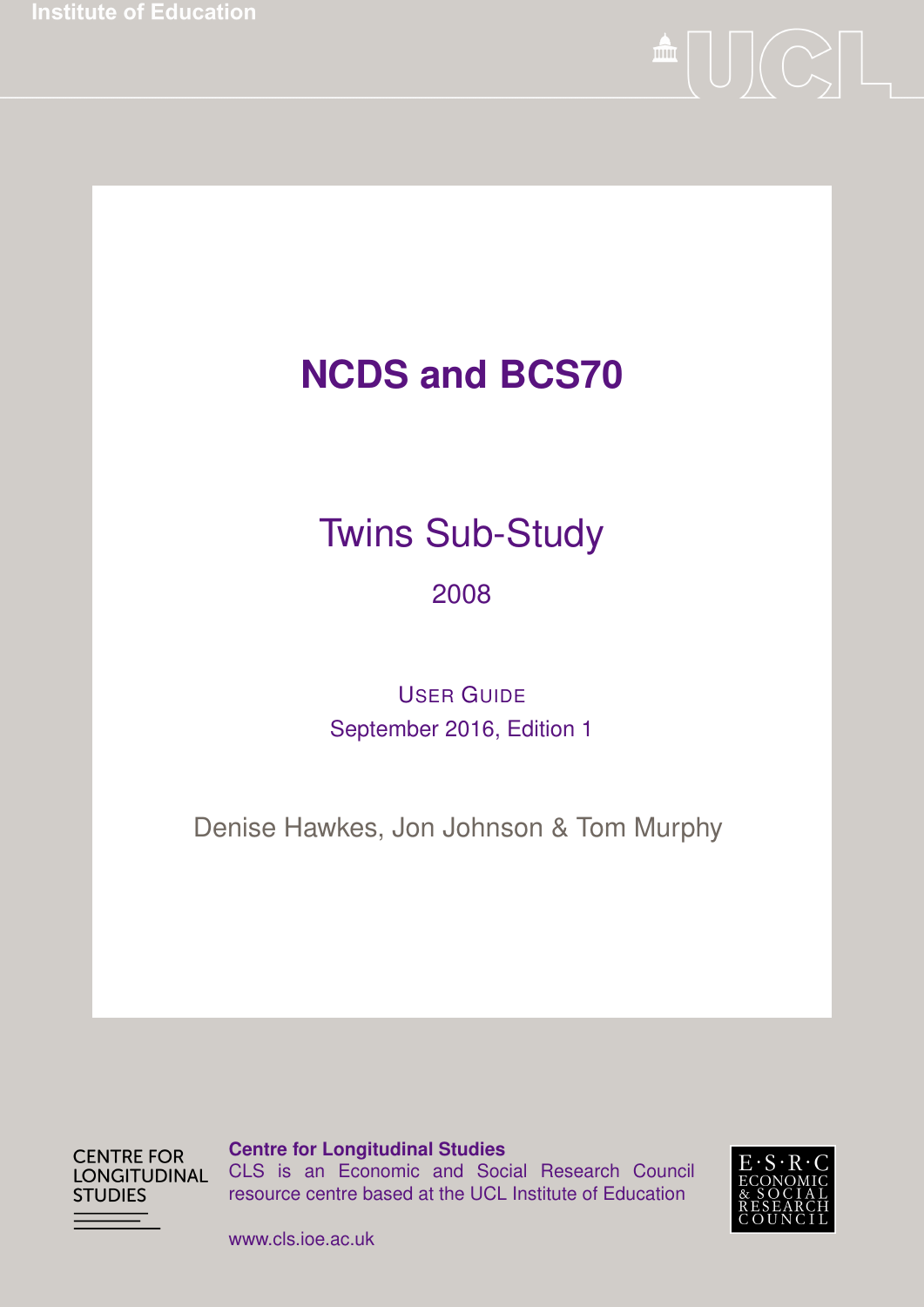# **Contents**

| $\mathbf 1$  | <b>Acknowledgement</b>                                                                           | 3              |
|--------------|--------------------------------------------------------------------------------------------------|----------------|
|              | 2 Context of the data collection                                                                 | 4              |
| 3            | <b>Data Collection Process</b>                                                                   | 5              |
|              | 4 Variables Included on the Datasets                                                             | $\overline{7}$ |
|              | <b>5 Zygosity Score Measures</b>                                                                 | 8              |
| 6            | <b>References</b>                                                                                | 9              |
| $\mathbf{7}$ | <b>Appendix A:NCDS/BCS70 Twins Questionnaire</b>                                                 | 10             |
| 8            | <b>Appendix B: Covering Letter for BCS70</b>                                                     | 12             |
| 9            | <b>Appendix C: Covering Letter for NCDS</b>                                                      | 13             |
|              | 10 Appendix D: Keying Code for Data Entry                                                        | 14             |
|              | 11 Appendix E: STATA Do-file used to construct the derived variables from the orig-<br>inal data | 16             |
|              | 12 Appendix F: Survey data variables used to identify twin pairs in NCDS and BCS70 19            |                |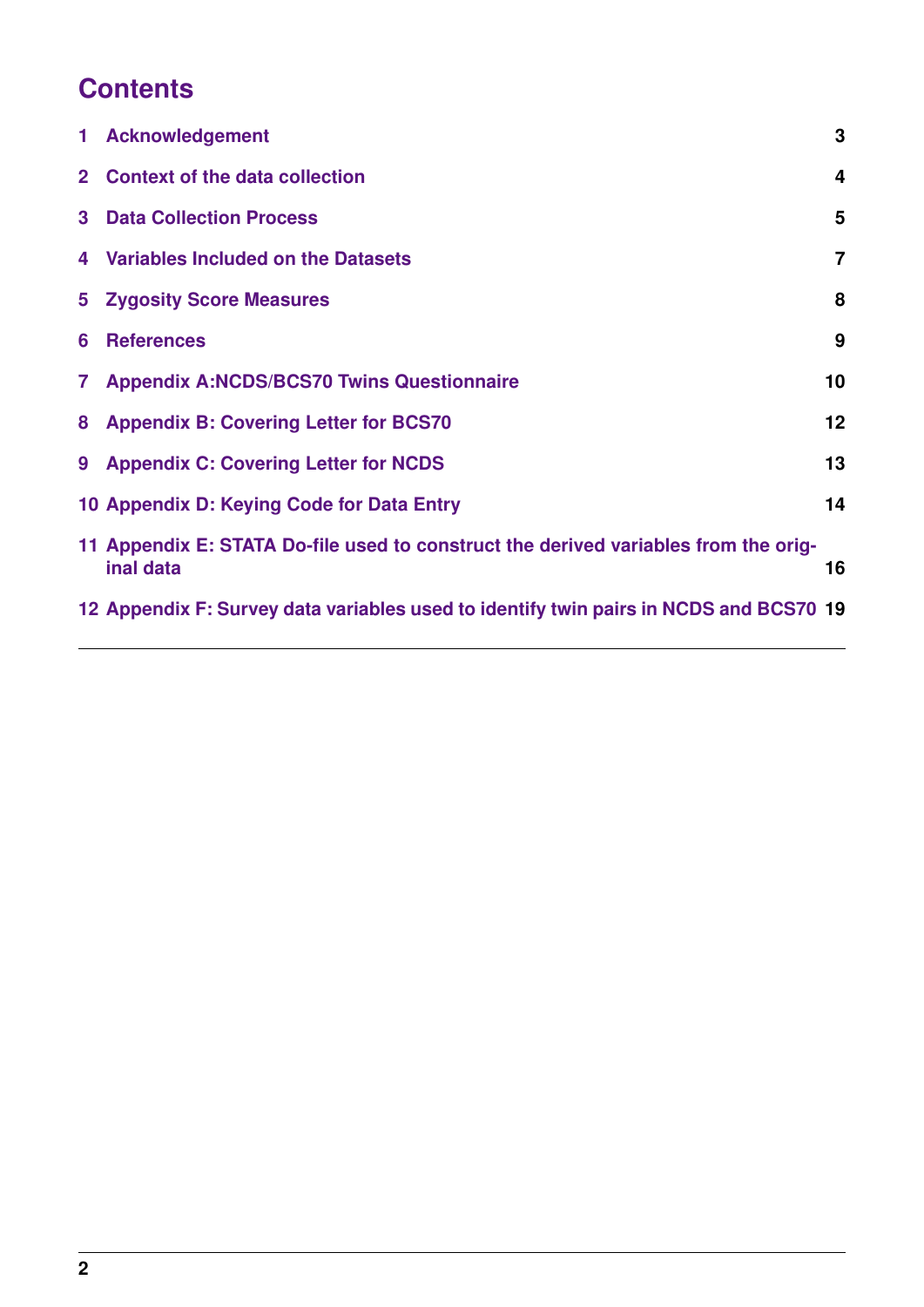# <span id="page-2-0"></span>**1 Acknowledgement**

I would like to thank the funding received from the ESRC (RES-000-22-1545) which made the collection of this data possible. I would also like to thank the wider CLS team for their help and support during this project especially: Mary Ukah, Denise Brown, Neville Butler, John Bynner, Peter Shepherd, Brian Dodgeon, Samantha Parsons, Lisa Calderwood, Heather Joshi, Jon Johnson, Robert Browne, Ingrid Schoon, Eirini Flouri and Jane Elliott. Thanks to the three external reviewers of the twin questionnaire Alison MacDonald, Alison Macfarlane and Lynn Cherkas. Finally I would add a special thank you to the cohort members of the NCDS and BCS70 for their ongoing support and responsiveness.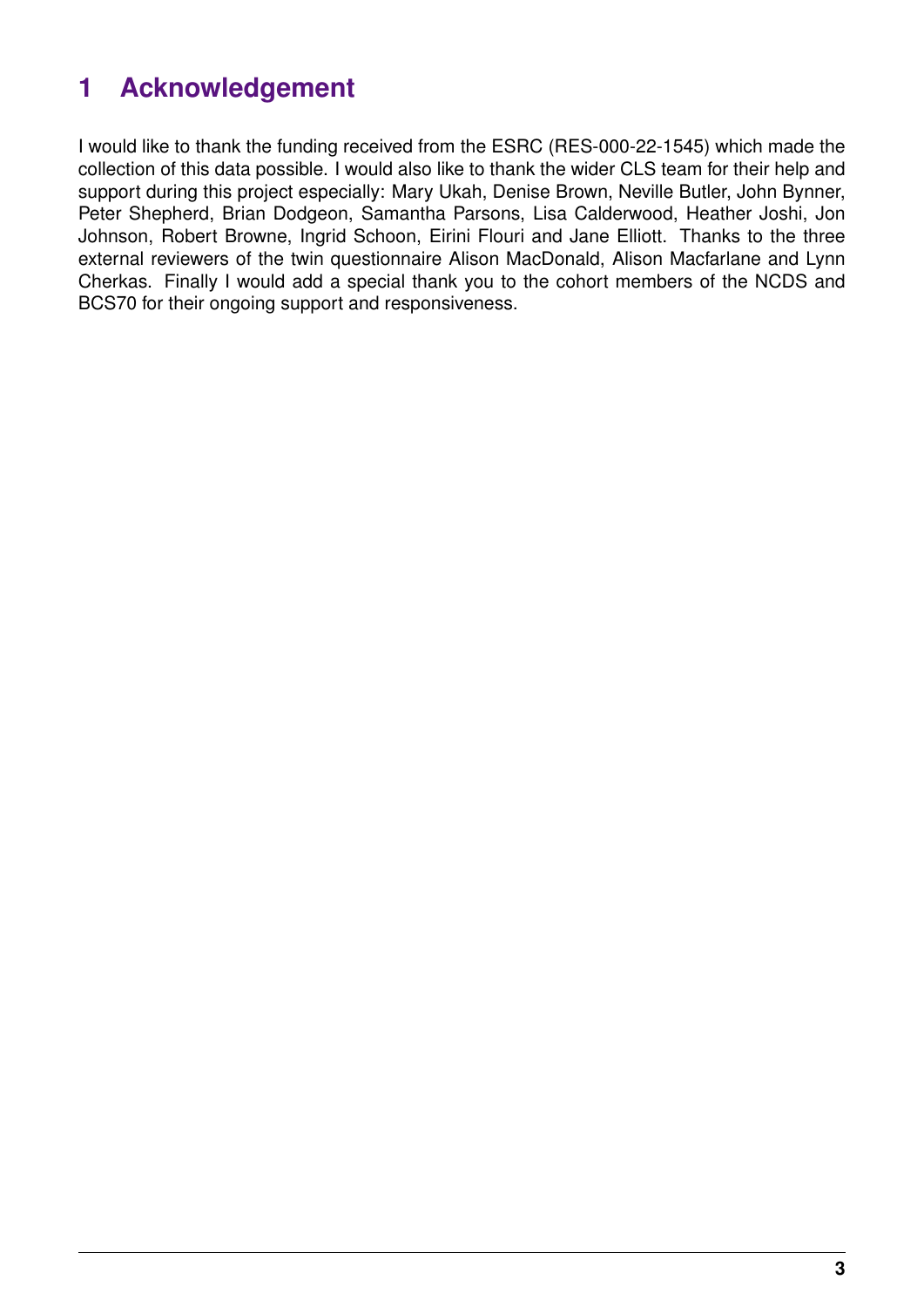### <span id="page-3-0"></span>**2 Context of the data collection**

The data on zygosity of the cohort twins was collected as part of an ESRC project which considered the relative importance of nature, nurture and peer effects on education and employment outcomes (Hawkes 2010). This project developed a relatively underused aspect of the National Child Development Study (NCDS) and the British Cohort Study (BCS70) data sets, that of the data on twins. It developed a more accurate series of measures for zygosity (whether the twins were identical or not) than was previously available. The original zygosity indicator was collected at birth as recorded by the medics who, most likely but not definitely, based this decision on the number of placenta found at births. This measure can substantially underestimate the number of identical twins (Bryan 1992). Previous work using the twins of the cohort studies has either not required the data on the zygosity of twins or has been based on the unreliable available data (Annett 1987, Blanchflower and Elias 1999, Emanuel et al 1992)

The aims and objectives of the project were to:

- 1. To provide a more complete and accurate data set which identifies the zygosity of the twins in the NCDS and the BCS70
- 2. To use the data held on the twins in the NCDS and BCS70 to consider the relative importance of nature, nurture and peer effects in childhood on adult outcomes such as education, employment and earnings
- 3. To identify the relative importance of nature, nurture and peer effects on each adult outcome across the two cohorts and within the cohorts across time in order to assess whether and how these relative effects change over the life course and the stability or change in these patterns for people born at different times

This data note provides a guide to the data for future potential users of the data.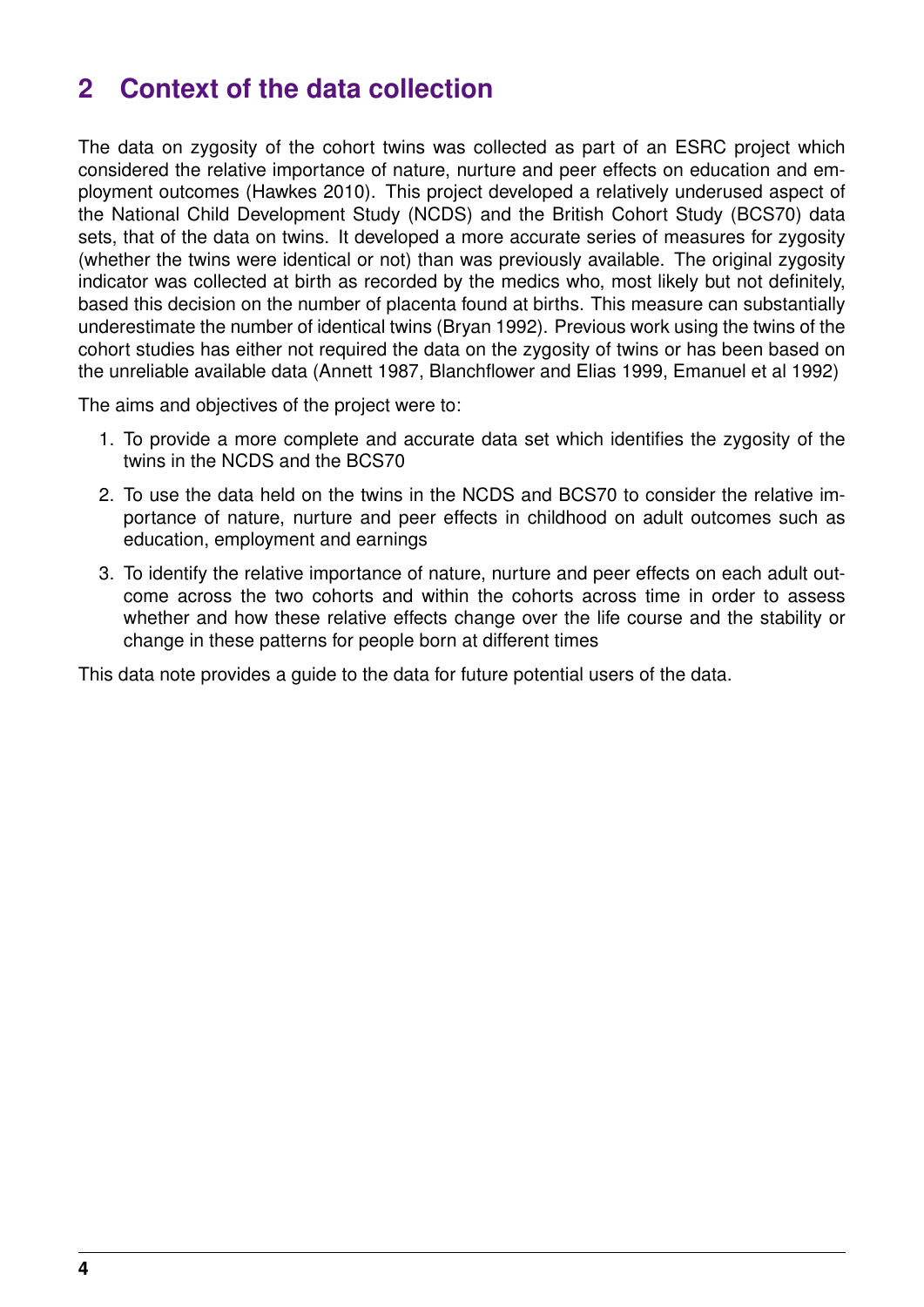# <span id="page-4-0"></span>**3 Data Collection Process**

Before the questionnaire on zygosity could be sent into the field a lot of work had to be undertaken to confirm which cohort members were twins and who their pair was. Information was obtained from across the sweeps of the NCDS and BCS70 where there was a mention of a twin. These suspected cases were then passed to the tracing team as potential twins to be contacted. Appendix F lists the original variable names from the NCDS and BCS70 used to locate likely twins on the data set.

In the NCDS it was possible to identify potential twins using some of the early survey data, in particular the NCDS0 Perinatal Mortality Survey (see appendix F for a full list of these variables), however as there was no twin code in the NCDS it was not clear who each twin was paired with. The twin pairs for NCDS cohort members were identified using personal data in the address database such as their names. Although a twin code was available for the BCS70 this process of confirmation of twins and their pairs was repeated to confirm this twin code.

Once their status as a potential twin was identified, the questionnaire and covering letter were developed (Appendices A-C). This questionnaire was developed based on existing instruments used by other twin studies. While self-reported zygosity is used in many studies where twins are found, it is not studied exclusively. The peas in the pod questions were taken from the St. Thomas's Twin Research Unit Questionnaires and the physical similarities questions were taken from the Australian Twin Register Questionnaires. The questionnaire was extensively peer reviewed internally and also externally by three experienced twin researchers from outside of the Institute. Before the questionnaire entered the field, ethical approval was sought from the NCDS/BCDS70 scientific committee and the Institute of Education research ethics committee. The approval from the NCDS/BCS70 scientific committee was essential as the twins surveyed were part of the cohort studies and therefore issues of respondent burden and appropriateness of the survey had to be considered. In addition, as the project involved human participation by questionnaire the university research ethics committee had to review the project and materials to be sent into the field. Both committees provided invaluable feedback on the materials and these comments were incorporated into the documents that were sent out to the twins.

Table 1 below sets out the sample development. As can be seen from the table, many more twins were originally labelled as suspected twins from the survey data (440 NCDS, 398 BCS70) than could be confirmed as twins from the address database check (254 for the NCDS and 224 for the BCS70). This can be explained by the high rates of infant mortality of twins, subsequent attrition, and incomplete address information. Those with confirmed addresses were sent the post questionnaire.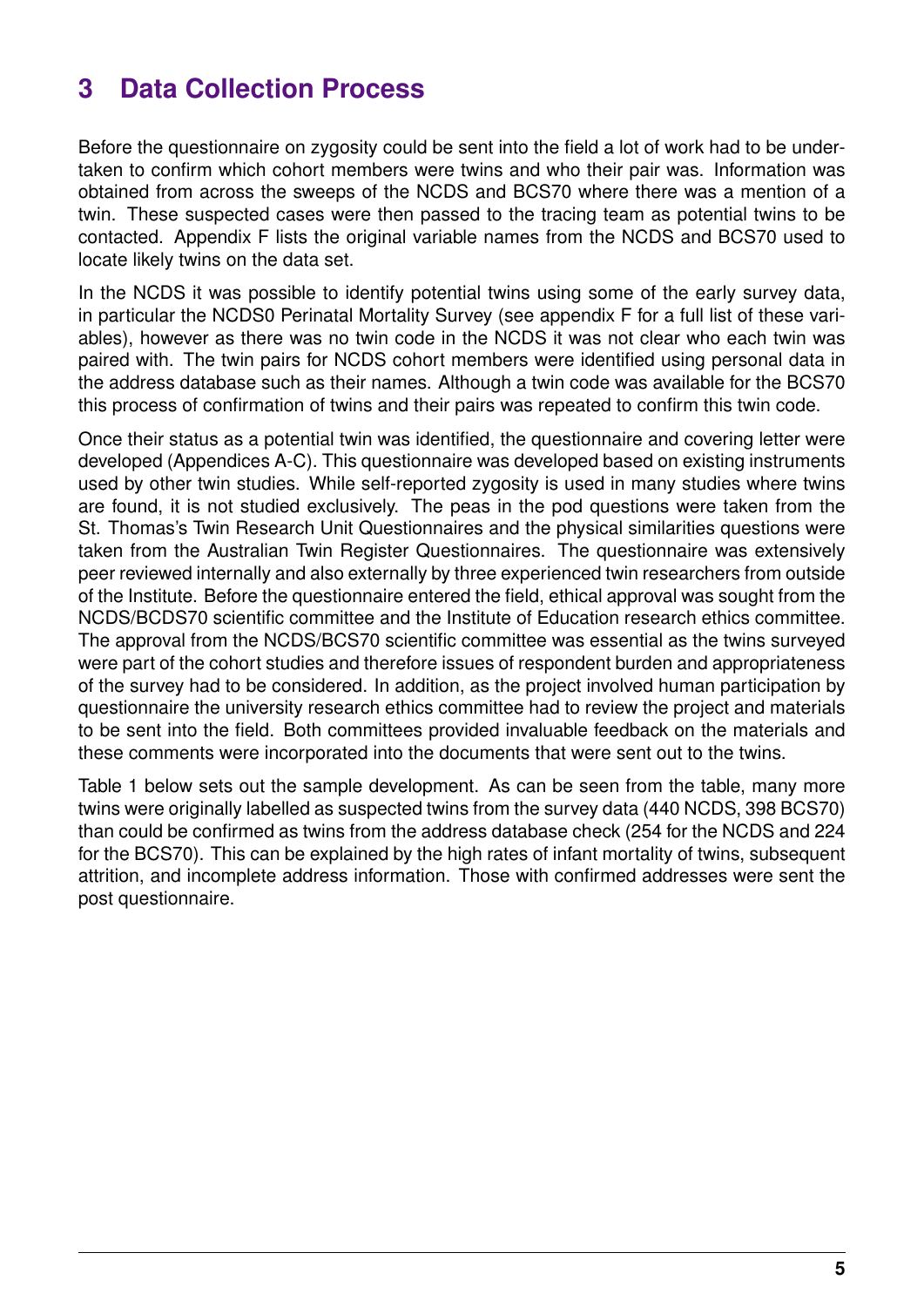**Table 1: Sample Returns for the NCDS/BCS70 Twin Survey**

|                                                               | <b>Twin Sample</b> |              |
|---------------------------------------------------------------|--------------------|--------------|
|                                                               | <b>NCDS</b>        | <b>BCS70</b> |
| Total number of possible twins found on survey data           | 440                | 398          |
| <b>Contacted Addresses (contacted sample)</b>                 | 254                | 224          |
| Total number of response                                      | 185                | 144          |
| • Responses before reminders                                  | 143                | 110          |
| • Additional responses after 1st reminder                     | 34                 | 27           |
| • Additional responses after 2nd reminder                     | 8                  | 7            |
| Number of twins with useable zygosity (after impu-<br>tation) | 244                | 202          |

Table 1 also sets out the response to the questionnaire from the twins of the NCDS and BCS70 that had complete address data. The questionnaires for both the NCDS and BCS70 twins were sent into the field in July 2008. During the data collection period two reminders were sent out, in October 2008 and December 2008, to those who had not responded in an attempt to optimise the response to this postal questionnaire. The response rates were good for a postal questionnaire with 72% for the NCDS and 65% for the BCS70. The lower BCS70 response rate is as expected given the age of the respondents as they are likely to be more mobile than the NCDS respondents.

Since the data collected was from twin pairs, as long as one twin replies it is possible to gain a zygosity measure for the non-responding twin. Therefore from the 185 responses in the NCDS and the 144 responses in the BCS70, useable data is obtained from 244 of the NCDS twins (leaving only 10 twins, or 5 pairs, from whom no data was collected) and 202 of the BCS70 twins (leaving only 22 twins, or 11 pairs, from whom no data was collected). A flag variable "IMPUTED" was created on the dataset to identify those cases that have zygosity data assigned according to the data of that cohort member's twin. The deposited datasets include only cases with usable zygosity, i.e. where the cohort member either responded to the survey or where they were ineligible (due to refusal or having gone away from their address for example) but had zygosity data imputed from their twin.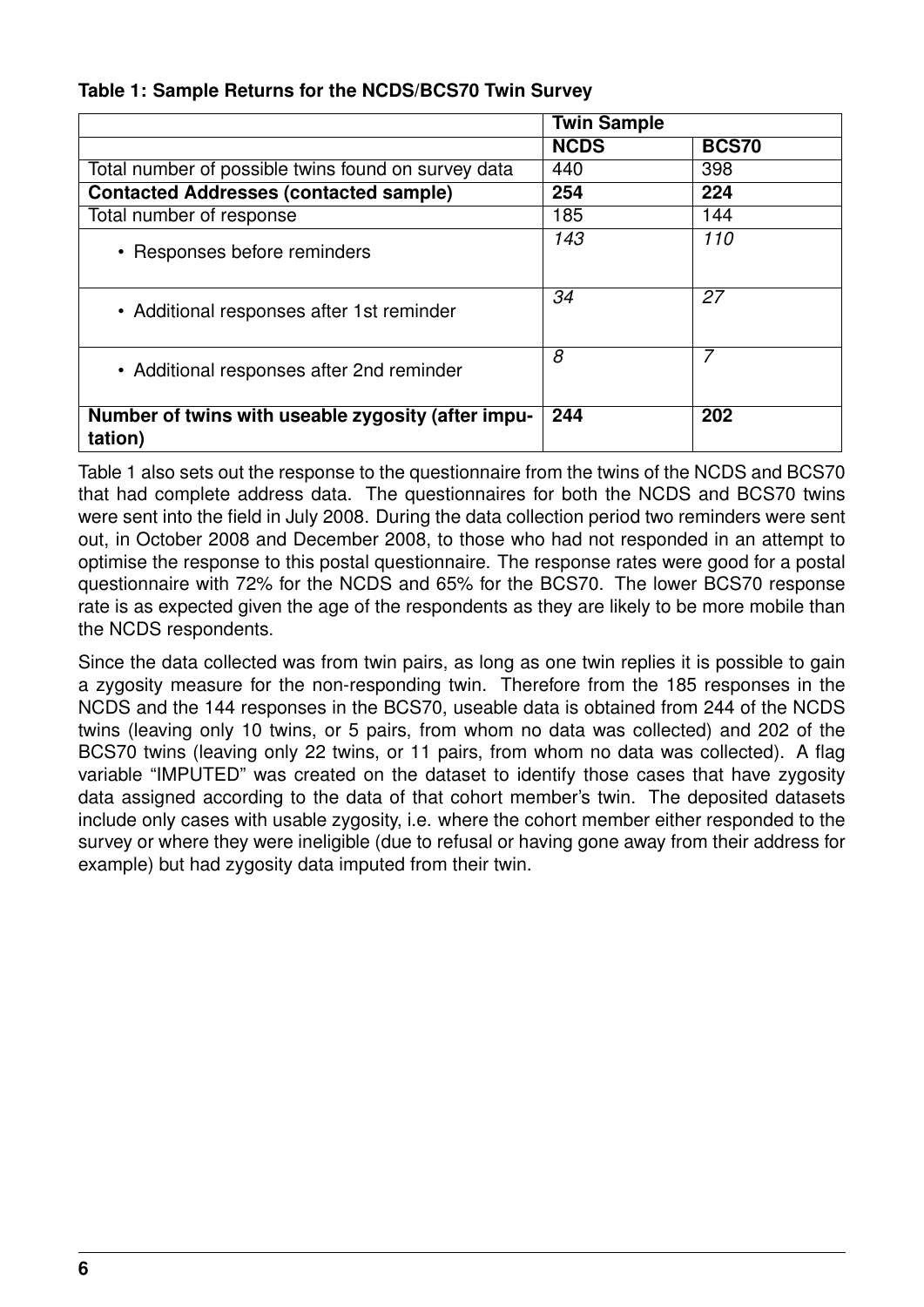# <span id="page-6-0"></span>**4 Variables Included on the Datasets**

| <b>BCSID/NCDSID</b> | Research case identifier                                                |
|---------------------|-------------------------------------------------------------------------|
| <b>OUTCOME</b>      | <b>Sample Selection and Response</b>                                    |
| <b>MULTCODE</b>     | Corresponding multiple identifier                                       |
| <b>MULTIPNO</b>     | Number of twin                                                          |
| <b>IMPUTED</b>      | Zygosity data imputed from other twin                                   |
| $\overline{Q1}$     | Are you one of a twin pair?                                             |
| $\overline{Q2}$     | Are you a same-sex twin pair?                                           |
| $\overline{Q3}$     | Are you an identical twin pair?                                         |
| $\overline{Q4}$     | At school, did teachers have trouble telling you apart?                 |
| $\overline{Q5}$     | Were your parents able to tell you apart when you were of school age?   |
| $\overline{Q6}$     | Were brothers or sisters able to tell you apart when you were of school |
|                     | age?                                                                    |
| $\overline{Q7}$     | Were your close friends able to tell you apart when you were of school  |
|                     | age?                                                                    |
| $\overline{Q8}$     | Were strangers able tell you apart when you were of school age?         |
| $\overline{Q9}$     | In childhood, which of the following would best describe you and your   |
|                     | twin?                                                                   |
| $\overline{Q10}$    | Do you have the same eye colour?                                        |
| Q11A                | Do you have similar height?                                             |
| $\overline{Q11B}$   | Do you have similar weight?                                             |
| $\overline{Q11C}$   | Do you have similar natural hair colour?                                |
| Q11D                | Do you have similar hair texture?                                       |
| $\overline{Q12}$    | Did you and your twin get on well with each other in childhood?         |
| $\overline{Q13}$    | Are you still in contact with your twin? If so how frequent is this     |
|                     | contact?                                                                |
| <b>MIXEDPAIR</b>    | Same sex or mixed pair                                                  |
| <b>SELFREPORT-</b>  | Self-reported zygosity                                                  |
| <b>EDZ</b>          |                                                                         |
| <b>PEASZ</b>        | Peas in a pod measure                                                   |
| <b>PHYSICALZ</b>    | Physical similarities scale                                             |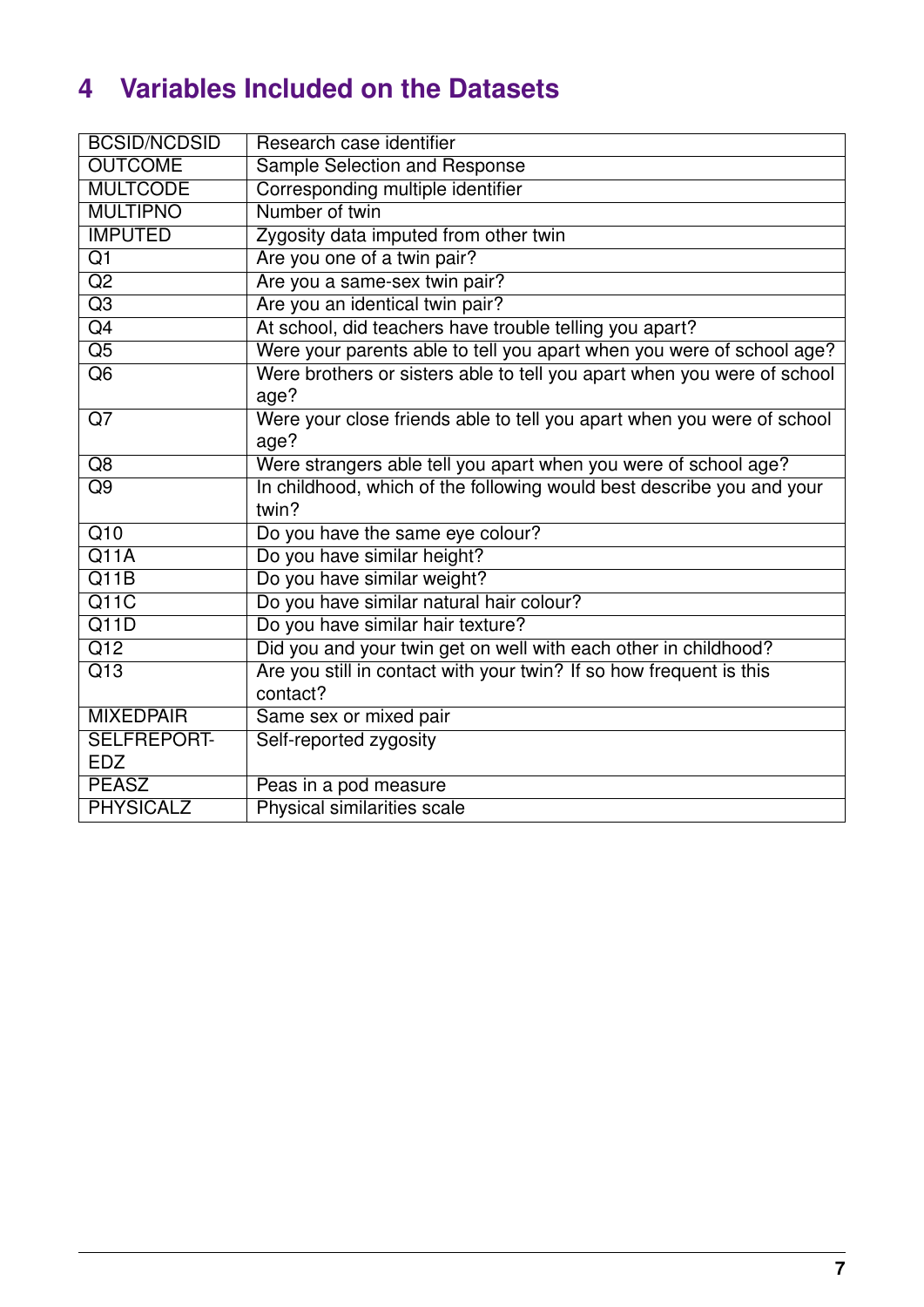# <span id="page-7-0"></span>**5 Zygosity Score Measures**

The questionnaires were keyed by double entry using the coding frame in appendix D. The deposited dataset contains three distinct measures of zygosity based on the three distinct sets of questions in the questionnaire:

- **SELFREPORTEDZ** Based on question 2 in the questionnaire, which asked directly whether the twins were identical or not.
- **PEASZ** Based on a series of five standardised questions (questions 4, 5, 7, 8 and 9 in the questionnaire) including the famous "peas in a pod" question. This measure is considered to be the most reliable of the three. It is used by studies focused on twins such as the St Thomas's Twin Research Unit Register, and should be used as the main measure where indicators differ.
- **PHYSICALZ** Based on a series of standardised questions (questions 10-11D in the questionnaire) about the twins' physical similarity.

These variables also contain data for non-responding twins, where it could be imputed from their responding twin. The variable "IMPUTED" indicates whether or not data for these three variables (and for MIXEDPAIR) has been imputed from another twin. Appendix E provides the stata syntax used to translate the original keyed data into these derived variables.

Figure 1 below displays the proportion of twins that are classified as identical according to the three available zygosity measures. As can be seen from Figure 1, the BCS70 cohort has a larger proportion of identical twins than the NCDS cohort (29.2% compared to 20.7%, according to the self-reported measure), which could be explained by the early focus in the BCS70 on low birth weight babies with the 22 month survey, keeping more twins engaged with the survey.

Figure 1 also shows a similar pattern with the zygosity measurements in both cohorts. As expected , the peas in a pod questions appear to correlate more closely with the self-reported identification than the physical similarities questions, indicating that the physical similarity questions alone have a tendency to overestimate the prevalence of identical twins.

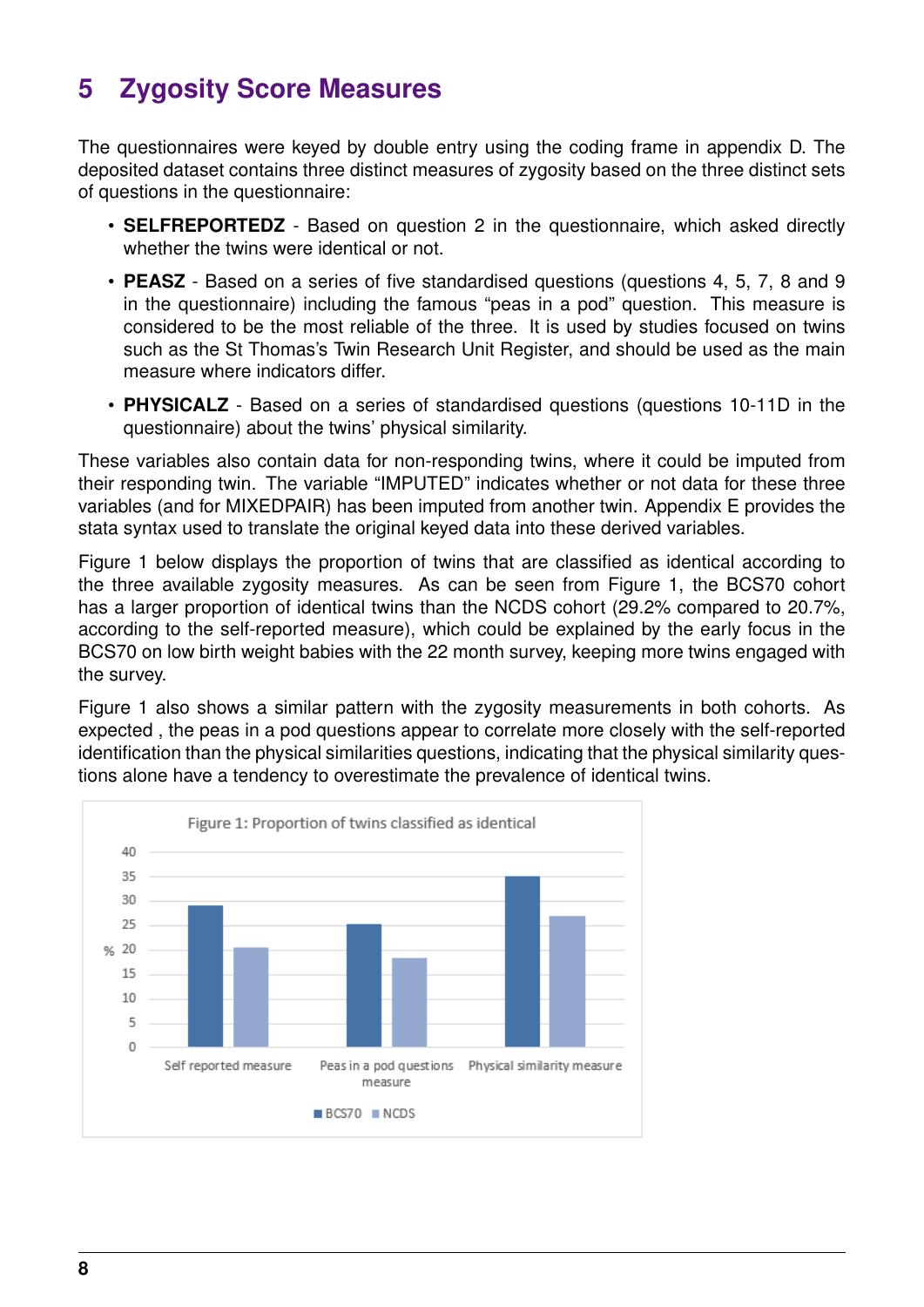### <span id="page-8-0"></span>**6 References**

Annett, M. (1987) 'Handedness in Twins: the right shift theory.' [NCDS User Support Group](ftp://cls.ioe.ac.uk/pub/Ncds/Acrobat/WorkingPaper/wp22.pdf) [Working Paper 22](ftp://cls.ioe.ac.uk/pub/Ncds/Acrobat/WorkingPaper/wp22.pdf) , Centre for Longitudinal Studies, London.

Blanchflower, D. and Elias, P. (1999) '*Ability, Schooling and Earnings: Are twins different?*', Mimeo, University of Warwick.

Bryan, E. (1992) Twins and Higher Multiple Births - A Guide to their Nature and Nurture. London/ Melbourne/Auckland: Edward Arnold.

Emanuel, I., Filakti, H., Alberman, E. and Evans, S. J. W. (1992) 'Intergenerational studies of human birthweight from the 1958 birth cohort. Do parents who were twins have babies as heavy as those born to singletons?' *, British Journal of Obstetrics and Gynaecology* , Volume 99, pp 836-840.

Hawkes, Denise (2010) "The Relative Importance of Nature, Nurture and Peer Effects on Adult Outcomes: Full Research Report ESRC End of Award Report, RES-000-22-1545". Swindon: ESRC <http://www.esrc.ac.uk/my-esrc/grants/RES-000-22-1545/read>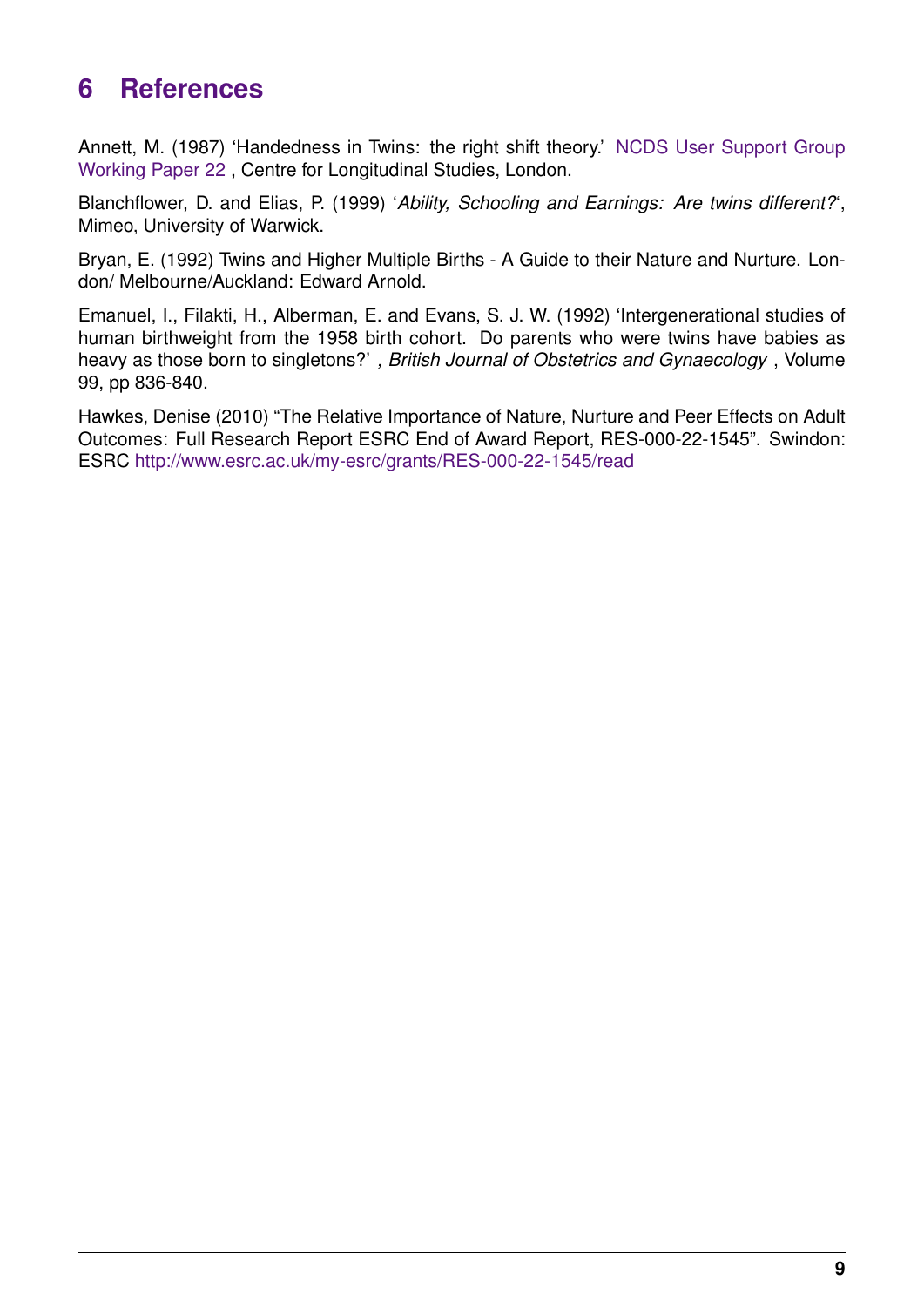# <span id="page-9-0"></span>**7 Appendix A:NCDS/BCS70 Twins Questionnaire**

- 1. Are you one of a twin pair?  $\rightarrow$  Please answer question 2 Yes Yes, but twin died at birth  $\rightarrow$  Please skip to the end of the questionnaire **No**  $\rightarrow$  Please skip to the end of the questionnaire 2. Are you a same-sex twin pair? Yes, both female  $\rightarrow$  Please answer question 3 Yes, both male  $\rightarrow$  Please answer question 3 No, one female, one male  $\rightarrow$  Please skip to question 12 3. Are you an identical twin pair? Yes **No** Don't know 4. At school, did teachers have trouble telling you apart? Yes **No** Don't know 5. Were your parents able to tell you apart when you were of school age? Yes **No** Don't know 6. Were your brothers/sisters able to tell you apart when you were of school age? Yes No Don't know Did not have any brothers/sisters 7. Were your close friends able to tell you apart when you were of school age?
- Yes **No** Don't know
- 8. Were strangers able tell you apart when you were of school age?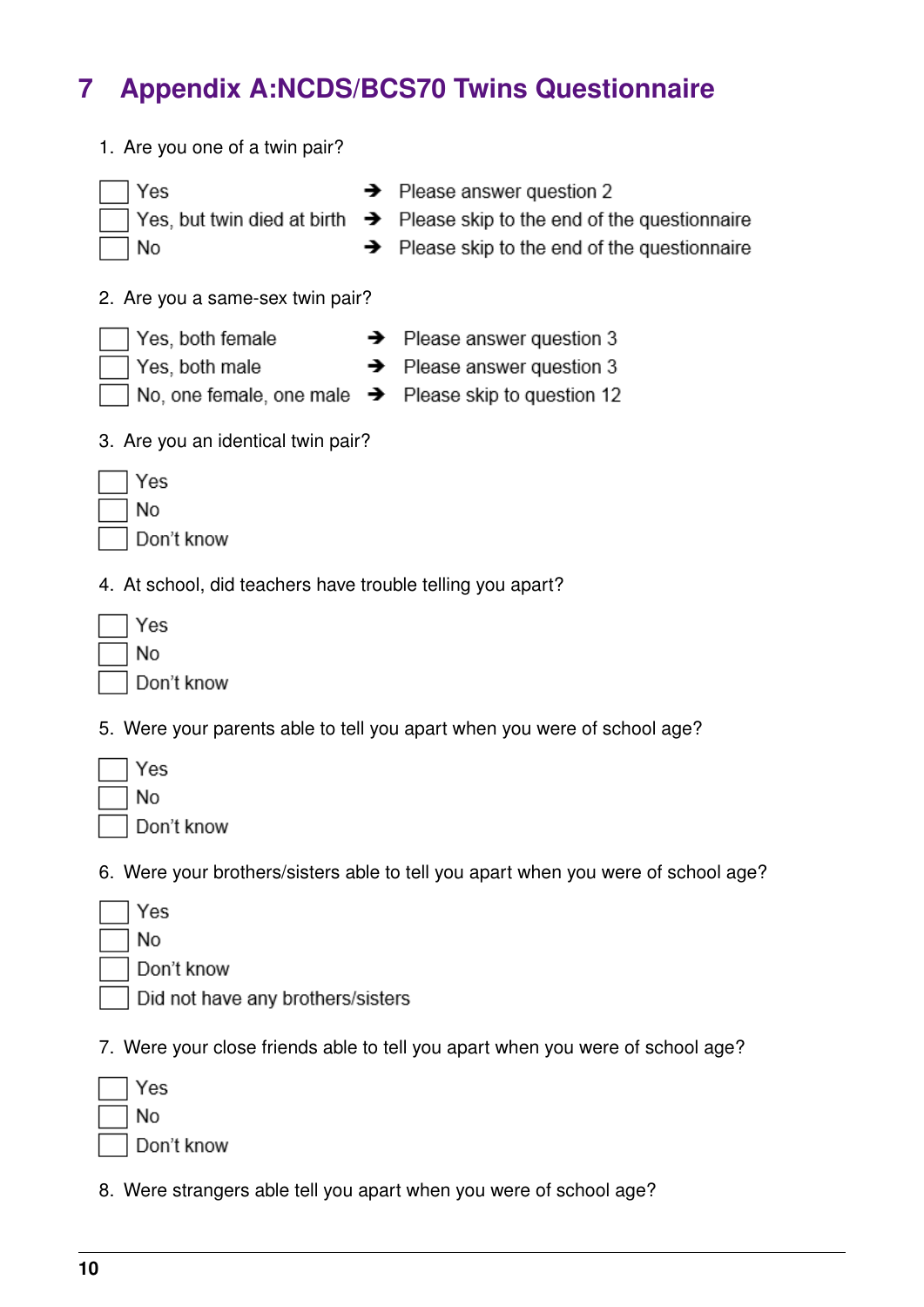| es    |
|-------|
| ٩o    |
| )on't |

9. In childhood, which of the following would best describe you and your twin (please tick one only)?



As alike as peas in a pod Of ordinary sibling likeness

Don't know

know

10. Do you have the same eye colour?

| Yes        |
|------------|
| No         |
| Don't know |

11. Do you have similar height, weight and natural hair colour and texture?

| Height              | Yes | No. | Don't Know |
|---------------------|-----|-----|------------|
| Weight              | Yes | No. | Don't Know |
| Natural Hair Colour | Yes | No. | Don't Know |
| <b>Hair Texture</b> | Yes | No. | Don't Know |

12. Did you and your twin get on well with each other in childhood?

| √es        |
|------------|
| No         |
| Don't know |

13. Are you still in contact with your twin? If so how frequent is this contact?

| ∣ ∣No |                                           |
|-------|-------------------------------------------|
|       | $\sqrt{\text{Yes} - \text{daily}}$        |
|       | $\Box$ Yes – a few times a week           |
|       | $\vert$ $\vert$ Yes – a few times a month |
|       | Yes - less than a few times a month       |
|       |                                           |

#### **Thank you for completing this questionnaire.**

**Please return it in the pre-paid envelope enclosed together with the updated address information for you and your twin.**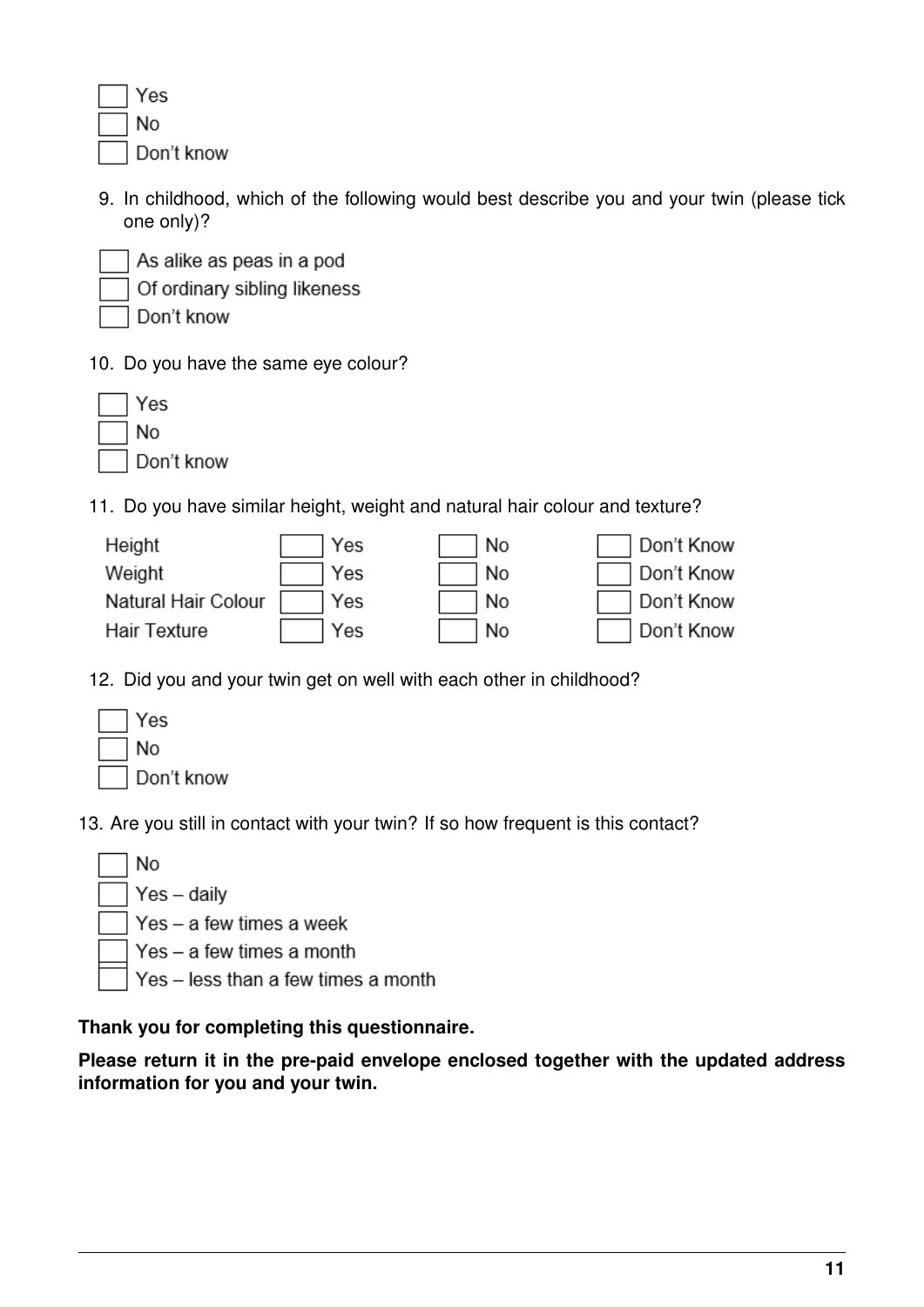# <span id="page-11-0"></span>**8 Appendix B: Covering Letter for BCS70**

Our Address

Dear XXXXX

You may remember that in the past you have helped with the surveys of the British Cohort Study (BCS70) - an important ongoing research study of all those in Great Britain who were born in a single week in 1970. Your help with earlier BCS70 surveys was very important and much appreciated - it helped make the study a success.

We are writing because our records show that you are one of a twin pair and we would like to invite you to take part in a special survey of twins. As one of a twin pair you are a very special member of the study and we hope you will agree to help make our current survey of twins a success. Indeed, as there are only 200 sets of twins in the study, you are crucial to the project as we cannot replace or substitute another person's information for yours.

All we would like you to do is to complete the enclosed questionnaire and return it in the envelope provided together with the updated address information for both you and your twin. The questionnaire should only take you around 15 minutes to complete. Your answers, when combined with information you have given during earlier surveys, will help us learn more about the impact of childhood experiences on employment and wages in adult life.

As a twin, you may have already taken part been in other projects which seek to gather information about your experiences but, as a very special part of the BCS70, I hope you will agree to help with this survey.

As always, the information that you give will be treated as confidential, and will not be reported in any way which enables you to be identified. We will provide a summary of what we find when the project is completed.

If you have any queries about the survey, please contact my colleague, Denise Hawkes - you can telephone 020 7612 6881, or email [d.hawkes@ioe.ac.uk.](mailto:d.hawkes@ioe.ac.uk) Alternatively, you can call the usual freephone number - 0500 600 616 - or email [bcs70@ioe.ac.uk.](mailto:bcs70@ioe.ac.uk)

I would like to thank you in advance for your time.

Yours sincerely,

Professor Heather Joshi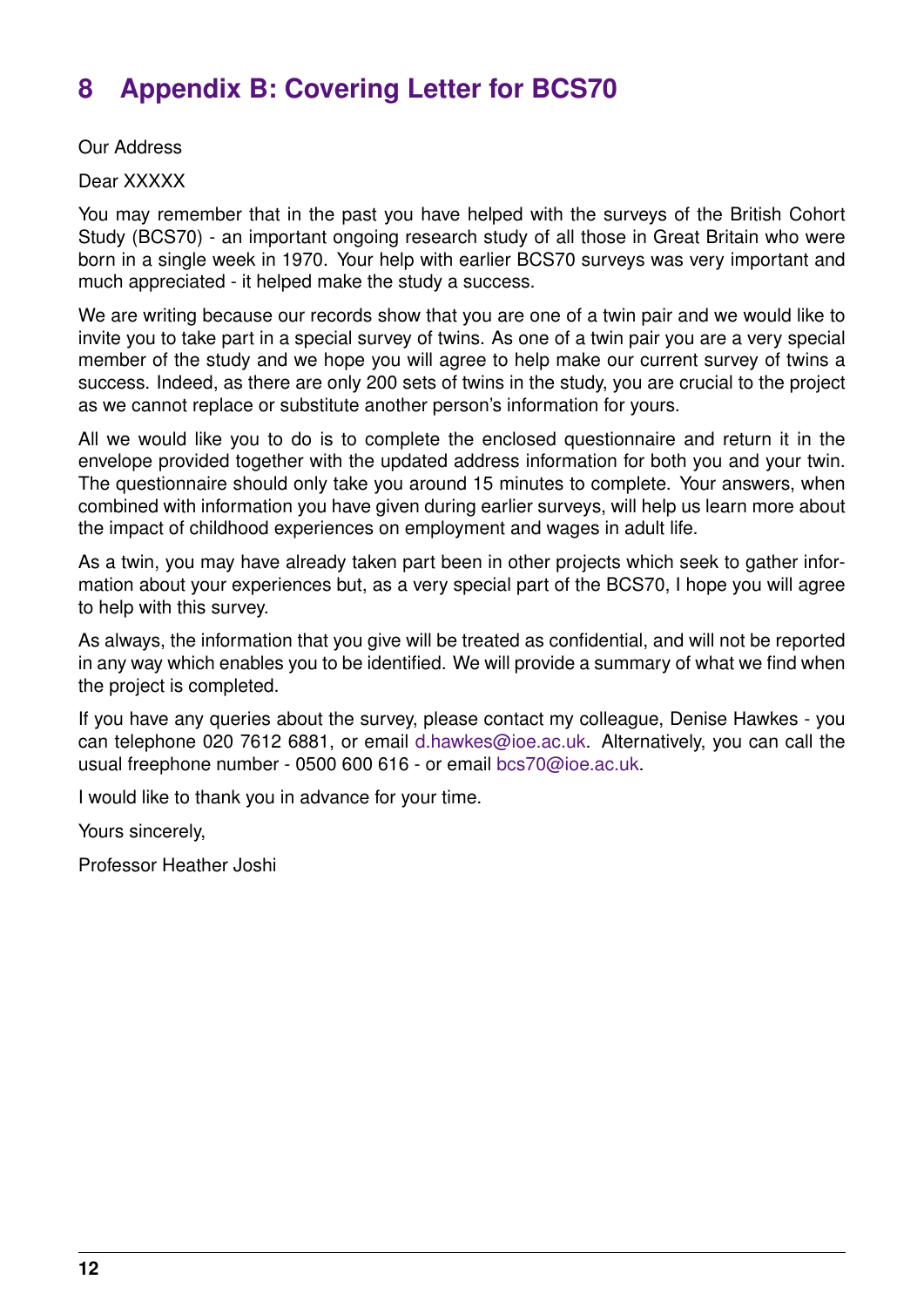# <span id="page-12-0"></span>**9 Appendix C: Covering Letter for NCDS**

Our Address

Dear XXXXX

You may remember that in the past you have helped with the surveys of the National Child Development Study (NCDS) - an important ongoing research study of all those in Great Britain who were born in a single week in 1958. Your help with earlier NCDS surveys was very important and much appreciated - it helped make the study a success.

We are writing because our records show that you are one of a twin pair and we would like to invite you to take part in a special survey of twins. As one of a twin pair you are a very special member of the study and we hope you will agree to help make our current survey of twins a success. Indeed, as there are only 250 sets of twins in the study, you are crucial to the project as we cannot replace or substitute another person's information for yours.

All we would like you to do is to complete the enclosed questionnaire and return it in the envelope provided together with the updated address information for both you and your twin. The questionnaire should only take you around 15 minutes to complete. Your answers, when combined with information you have given during earlier surveys, will help us learn more about the impact of childhood experiences on employment and wages in adult life.

As a twin, you may have already taken part been in other projects which seek to gather information about your experiences but, as a very special part of the NCDS, I hope you will agree to help with this survey.

s always, the information that you give will be treated as confidential, and will not be reported in any way which enables you to be identified. We will provide a summary of what we find when the project is completed.

If you have any queries about the survey, please contact my colleague, Denise Hawkes - you can telephone 020 7612 6881, or email [d.hawkes@ioe.ac.uk.](mailto:d.hawkes@ioe.ac.uk) Alternatively, you can call the usual freephone number - 0500 600 616 - or email [ncds@ioe.ac.uk.](mailto:ncds@ioe.ac.uk)

I would like to thank you in advance for your time.

Yours sincerely,

Professor Heather Joshi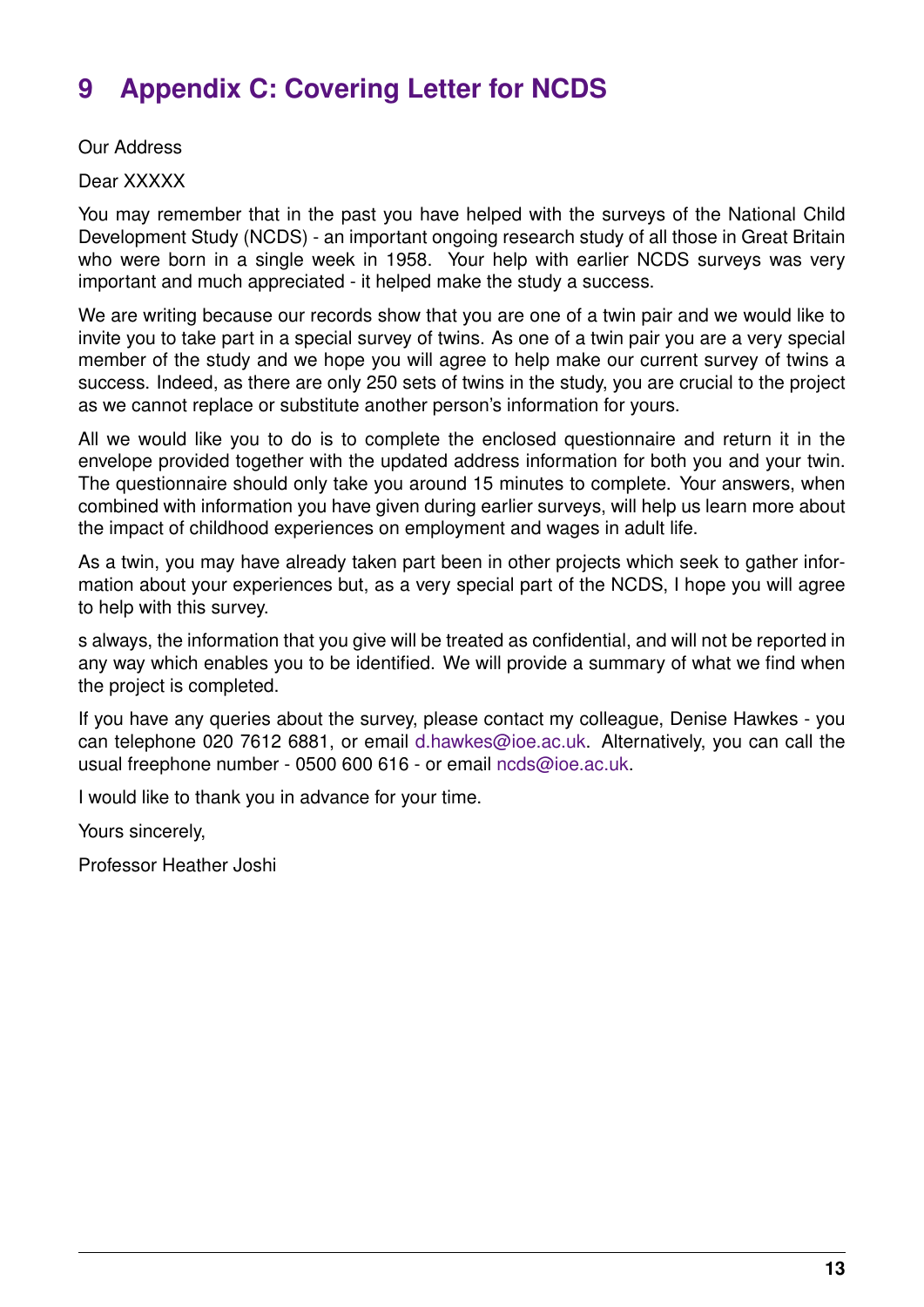# <span id="page-13-0"></span>**10 Appendix D: Keying Code for Data Entry**

- 1. Are you one of a twin pair?  $\rightarrow$  Please answer question 2 Yes Yes, but twin died at birth  $\rightarrow$  Please skip to the end of the questionnaire **No**  $\rightarrow$  Please skip to the end of the questionnaire 2. Are you a same-sex twin pair? Yes, both female  $\rightarrow$  Please answer question 3 Yes, both male  $\rightarrow$  Please answer question 3 No, one female, one male  $\rightarrow$  Please skip to question 12 3. Are you an identical twin pair? Yes **No** Don't know 4. At school, did teachers have trouble telling you apart? Yes **No** Don't know 5. Were your parents able to tell you apart when you were of school age? Yes **No** Don't know 6. Were your brothers/sisters able to tell you apart when you were of school age? Yes No Don't know Did not have any brothers/sisters 7. Were your close friends able to tell you apart when you were of school age? Yes **No** 
	- Don't know
- 8. Were strangers able tell you apart when you were of school age?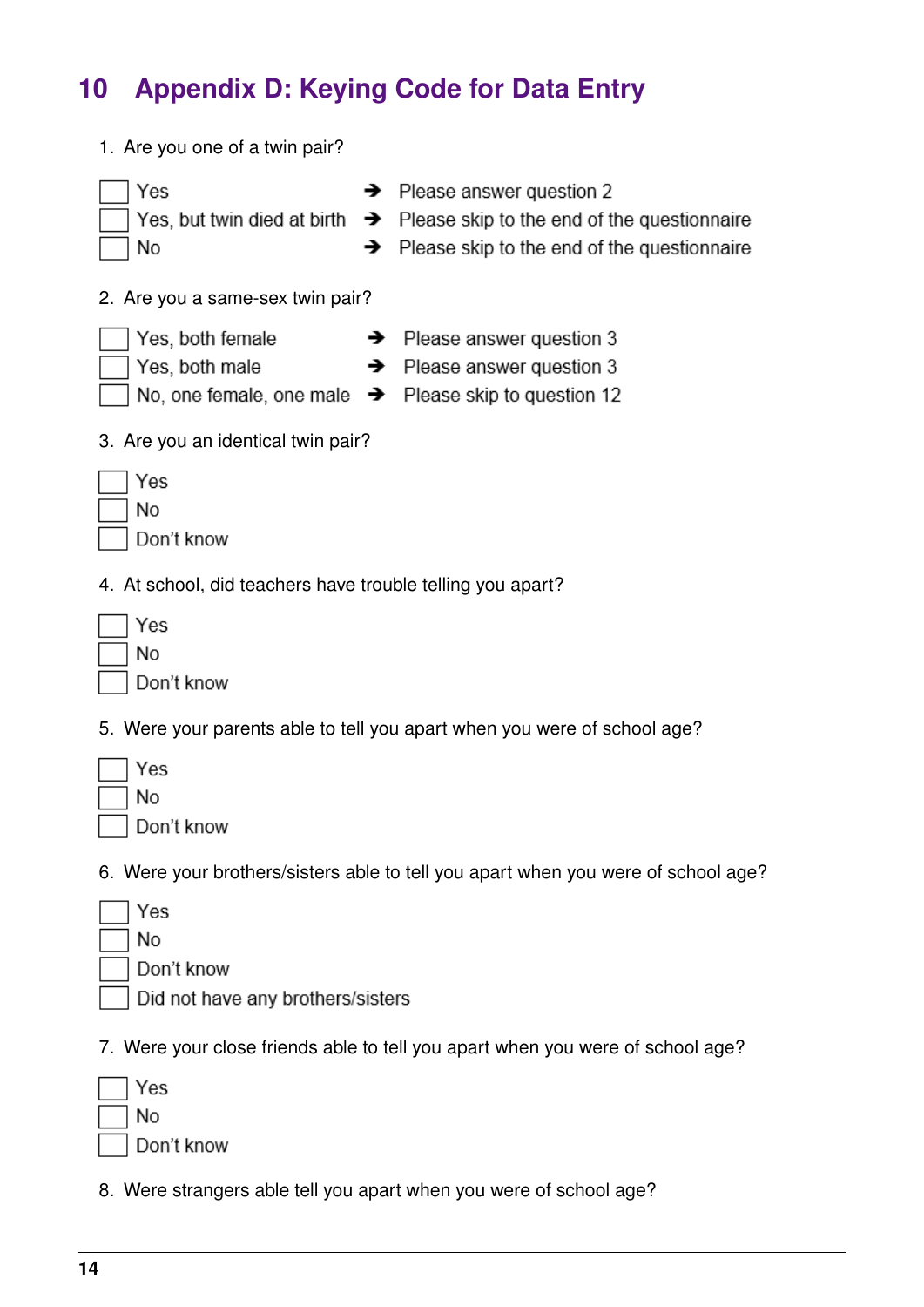| es    |
|-------|
| ٩o    |
| )on't |

9. In childhood, which of the following would best describe you and your twin (please tick one only)?



As alike as peas in a pod Of ordinary sibling likeness

Don't know

know

10. Do you have the same eye colour?

| Yes        |
|------------|
| No         |
| Don't know |

11. Do you have similar height, weight and natural hair colour and texture?

| Height              | Yes | No. | Don't Know |
|---------------------|-----|-----|------------|
| Weight              | Yes | N0  | Don't Know |
| Natural Hair Colour | Yes | No. | Don't Know |
| <b>Hair Texture</b> | Yes | No  | Don't Know |

12. Did you and your twin get on well with each other in childhood?

| √es        |
|------------|
| No         |
| Don't know |

13. Are you still in contact with your twin? If so how frequent is this contact?

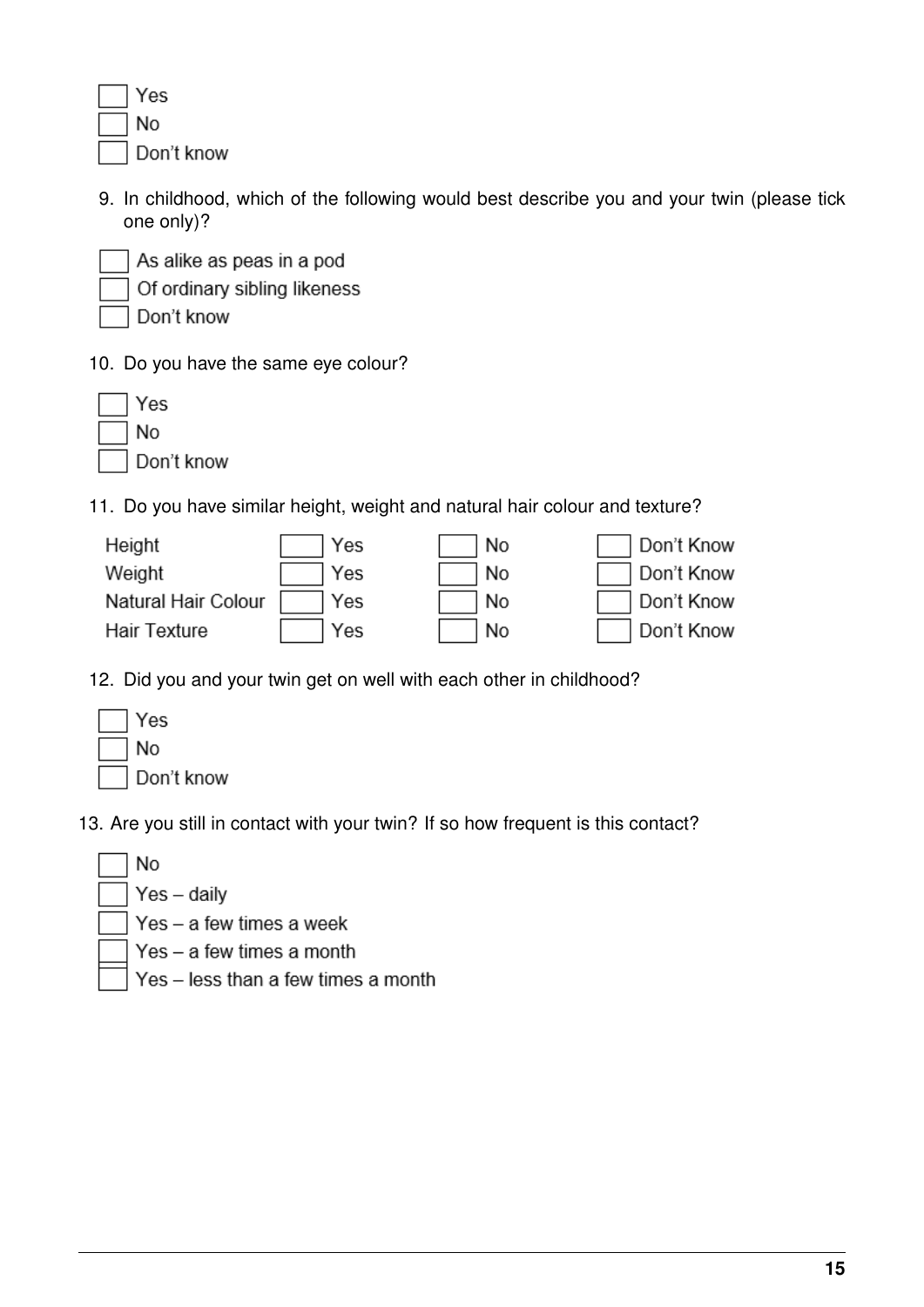### <span id="page-15-0"></span>**11 Appendix E: STATA Do-file used to construct the derived variables from the original data**

qenerate mixedpair =  $1$  if  $Q2 == 3$ replace mixedpair=0 if Q2==1|Q2==2 \*mixed sex pair 1, same sex pair 0 \*SELF REPORTED ZYGOSITY \*1 if identical, 2 if not, 3 if not known (treated as fraternal) \*also include fraternal mixed sex pairs generate selfreportedz =  $1$  if  $Q3 == 1$ replace selfreportedz=0 if Q3==2|Q3==3|Q2==3 \*1 identical 0 fraternal \*Peas in a pod identity scale \*include as fraternal mixed self pairs \*Initially set to 0, so can pick up partial responders that have enough info to be identified as identical gen zyg1=0 replace  $zyq1=1$  if  $Q4==1$ gen zyg2=0 replace  $zyg2=1$  if  $Q5==2$ gen zyg3=0 replace  $zyg3=1$  if  $Q7==2$ gen zyg4=0 replace  $zyg4=1$  if  $Q8==2$ gen zyg5=0 replace  $zyg5=1$  if  $Q9==1$ \*generate fra1-5 to pick up partial responders that can be identified as fraternal  $gen fra 1=0$ replace fra1=1 if  $Q4 == 2$ gen fra2=0 replace fra $2=1$  if  $Q5==1$ gen fra3=0 replace fra $3=1$  if  $Q7==1$ gen fra4=0 replace fra4=1 if Q8==1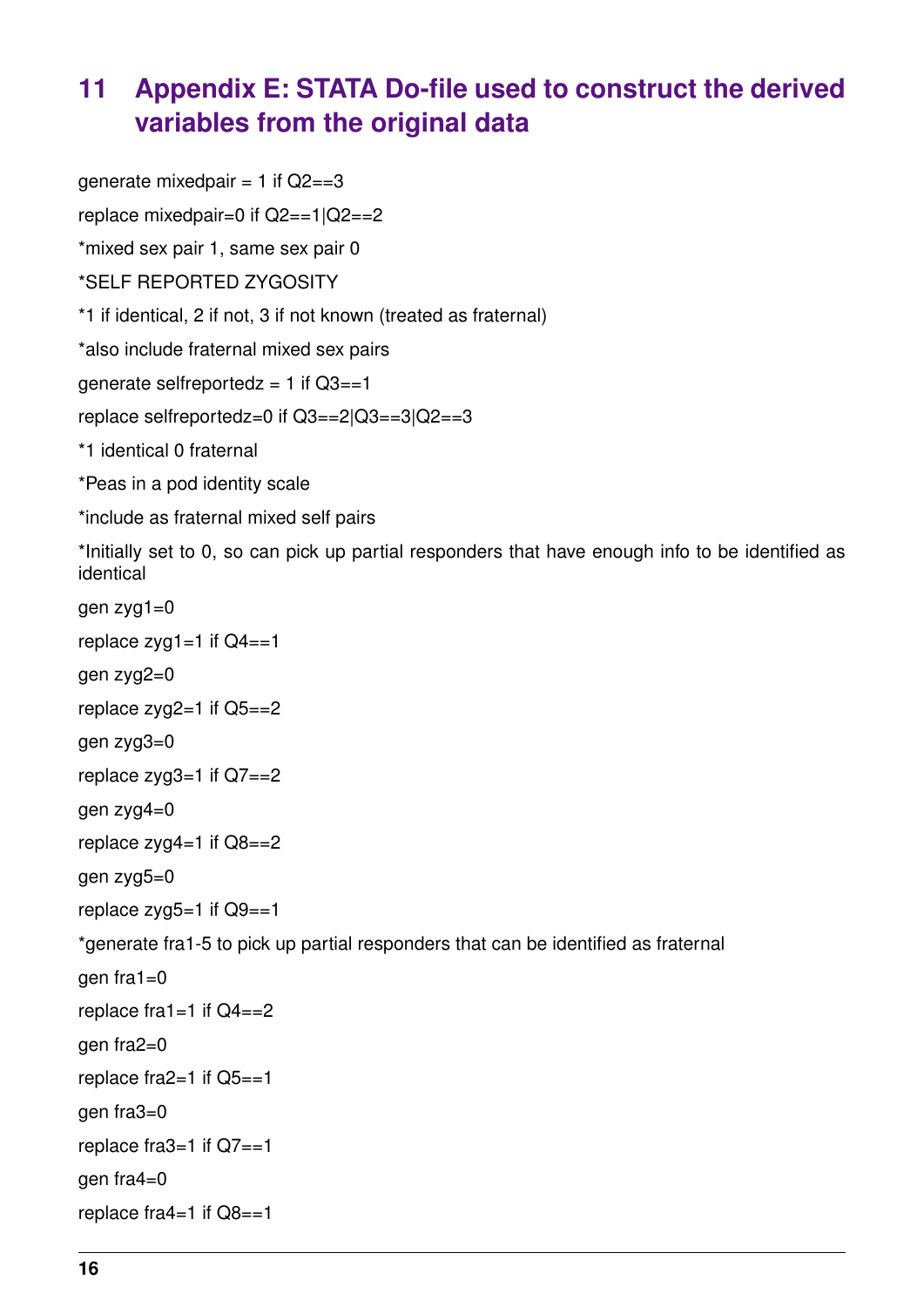gen fra5=0 replace fra5=1 if Q9==2 gen zygosityscore = zyg1+zyg2+zyg3+zyg4+zyg5 gen frascore = fra1+fra2+fra3+fra4+fra5 gen peasz = 1 if zygosityscore $>=$ 3 & zygosityscore $\sim$ =. replace  $peasz = 0$  if mixedpair==1 replace peasz =  $0$  if peasz==. & frascore $>=$ 3 \*physical charateristics measure \*again mixed sex pairs included as fraternal gen  $phy1 = 1$  if  $Q10 == 1$ replace  $phy1=0$  if  $Q10==2|Q10==3$ gen  $phy2=1$  if  $Q11A==1$ replace  $phy2=0$  if  $Q11A=-2|Q11A=-3$ gen  $phy3=1$  if  $Q11B==1$ replace  $phy3=0$  if  $Q11B=-2|Q11B=-3$ gen  $phy4=1$  if  $Q11C==1$ replace  $phy4=0$  if  $Q11C=-2|Q11C=-3$ gen  $phy5=1$  if  $Q11D==1$ replace  $phy5=0$  if  $Q11D==2|Q11D==3$ gen physicalscore =  $phy1+phy2+phy3+phy4+phy5$ gen physicalz = 1 if physicalscore $>=$  4 & physicalscore $=$ . replace physicalz =  $0$  if physicalscore $<$ 4 replace physical $z = 0$  if mixedpair==1 \*rename Q1 and reorder file for reshape ren Q1 Q1\_ order MULTCODE MULTIPNO \*reshape to genereate derived vars with data imputed from other twin reshape wide SERIAL-physicalz, i(MULTCODE) j(MULTIPNO) \*using one twin to report for two gen MIXEDPAIR = 1 if  $(mixed pair1 == 1 \& mixed pair2 == 1)$ | $(mixed pair1 == 1 \& mixed-1)$ pair2==.)|(mixedpair1==. & mixedpair2==1) replace MIXEDPAIR = 0 if (mixedpair1==0 & mixedpair2==0)|(mixedpair1==0 & mixedpair2==.)|(mixedpair1==. & mixedpair2==0) gen SELFREPORTEDZ = 1 if (selfreportedz1==1 & selfreportedz2==1)|(selfreportedz1==1 & selfreportedz2==.)|(selfreportedz1==. & selfreportedz2==1)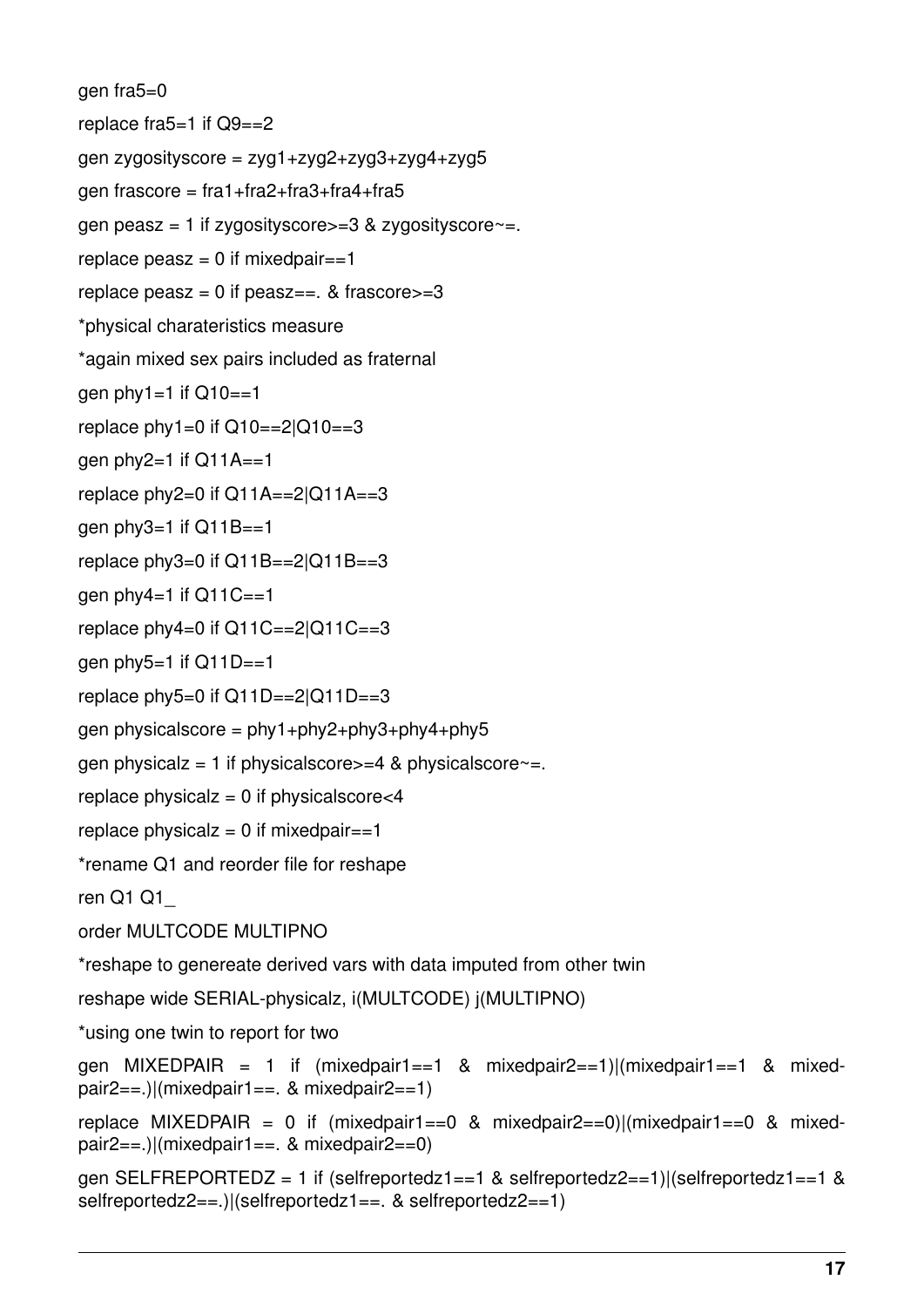replace SELFREPORTEDZ = 0 if (selfreportedz1==0 & selfreportedz2==0)|(selfreportedz1==0 & selfreportedz2==.)|(selfreportedz1==. & selfreportedz2==0) gen PEASZ = 1 if (peasz1==1 & peasz2==1)|(peasz1==1 & peasz2==.)|(peasz1==. &  $peasz2==1)$ replace PEASZ = 0 if (peasz1==0 & peasz2==0)|(peasz1==0 & peasz2==.)|(peasz1==. &  $peasz2==0)$ gen PHYSICALZ = 1 if (physicalz1==1 & physicalz2==1)|(physicalz1==1 & physicalz2==.)|(physicalz1==. & physicalz2==1) replace PHYSICALZ = 0 if (physicalz1==0 & physicalz2==0)|(physicalz1==0 & physicalz2==.)|(physicalz1==. & physicalz2==0) reshape long replace  $MIXEDPAIR = mixedpair$  if  $MIXEDPAIR ==$ . replace SELFREPORTEDZ = selfreportedz if SELFREPORTEDZ==. replace  $PEASZ = p$ easz if  $PEASZ ==$ . replace  $PHYSICALZ = physicalz$  if  $PHYSICALZ ==$ . \*generate flag for whether data has been imputed from other twin gen IMPUTED=0 if MIXEDPAIR~=.

replace IMPUTED=1 if (MIXEDPAIR~=. & mixedpair==.) | (SELFREPORTEDZ~=. & selfreportedz==.)  $|$  (PEASZ ~= . & peasz ==.)  $|$  (PHYSICALZ ~= . & physicalz ==.)